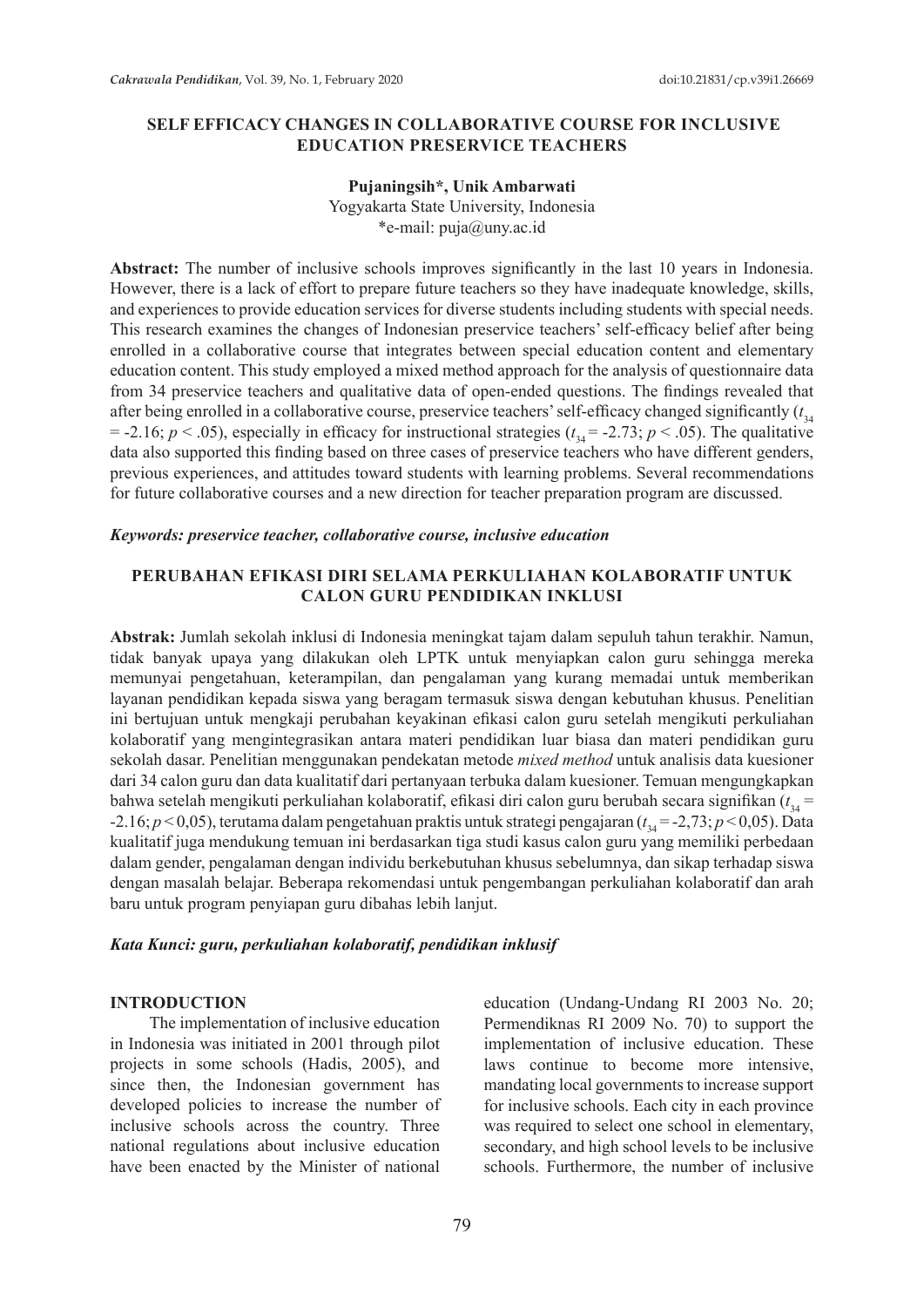schools is increasing. However, the quality of special education services in inclusive schools remains a big concern, especially in preparing future teachers to support the implementation of inclusive education.

Teachers are the key person for the implementation of inclusive education (Avramidis & Norwich, 2002; de Boer, Pijl, & Minnaert, 2011). The role of teachers is changing along with a shifting paradigm from teachercentered towards child-centered learning, individual teaching to collaborative teaching (Rudiyati, 2013), and from offering services to providing support (Ferguson, 2008) that requires long-life learning. However, teacher preparation programs are inadequately prepare future teachers for diverse learners including students with special needs (Crowe, 2010). Nearly half of practicing teachers and new teachers in developed countries mentioned the inadequacy of their preparation program to meet the needs of students with different abilities (Darling-Hammond & Youngs, 2002; DeSimone & Parmar, 2006; Markow & Cooper, 2008; Smith & Tyler, 2011). A similar situation is happening in developing countries. In Indonesia, the majority of teacher preparation programs do not include inclusive education materials in their curriculum although it is required since 2016. Consequently, pre-service teacher programs provide lack of knowledge and experience to their students. There are some significant barriers to teacher education reform in order to support future teachers competencies to support inclusion including a) a lack of support from leaders in teacher preparation programs (Ahsan, Sharma, & Deppeler, 2012), b) a discrepancy between the limitation of the length of study, and the growing scope of curricula (Forlin, Loreman, Sharma, & Earle, 2009). Furthermore, collaboration among faculty member is suggested as one of alternative solution (Harvey, Yssel, Bauserman, & Merbler, 2010) by giving courses across disciplines or majors.

This study focused on self-efficacy as one of the outcomes of the study. Bandura (1997:211) stated that "self-efficacy derived from partial enactive mastery during the course of treatment predicted performance on stressful tasks that the individuals had never done before". Teachers with higher self-efficacy might have greater efforts and persistence to support students learning regardless their learning barriers (Schunk, 1991). In other word, teachers with high competencies in teaching skills could meet their expectancies to deal with students who struggle in learning. Bandura (1977) mentioned that there are four sources which develop personal self-efficacy: performance accomplishments, vicarious experiences, verbal persuasion, emotional arousal. Those learning experiences are supported by adequate knowledge and high proficiency in teaching skills that need to be developed during teacher education program. In an inclusive school, pre-service students will find a variety of ways and pace of students' learning that need to accommodate. Furthermore, preservice teachers need to build their teaching efficacy during preservice programs to deal with possible uncontrollable situations.

While few universities in Indonesia already providing option for preservice teachers to take more special education courses as a minor, the majority of preservice teacher programs either do not provide any course or only offer one course in special education. In this study, the university offer a two-credit course in special education which is electives for all education majors. However, one course in the special education program did not significantly change the self-efficacy levels of preservice teachers (Sharma, Simi, & Forlin, 2015). Furthermore, this study integrates special education materials and elementary education content especially in teaching strategies for diverse learners as an initiative. In recognizing the future direction of teacher preparation program in promoting inclusive education, this is, therefore, important to investigate the effect of a collaborative model regarding pre-service teachers' levels of selfefficacy belief.

This aims of the research examines the changes of Indonesian preservice teachers' self-efficacy belief after being enrolled in a collaborative course which integrate between special education content and elementary education content.

## **METHODS**

This research employed a mixed method study in order to better understand the changes of self-efficacy previous studies based on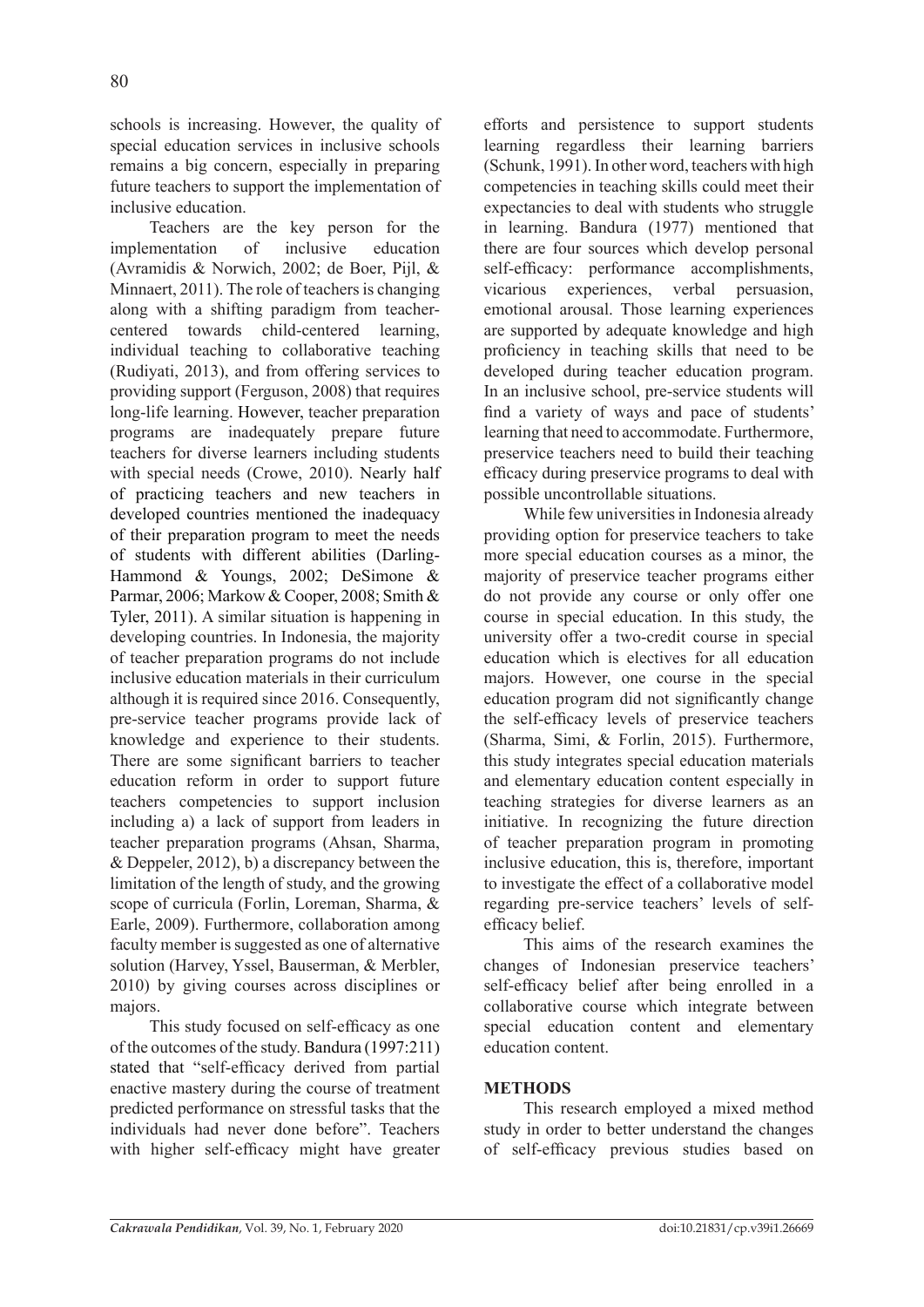previous researchers suggestion (Poulou, 2007; Tschannen-Moran, Hoy, & Hoy, 1998; Wheatley, 2005). The mixing of quantitative and qualitative data in this study occurred at the research analysis and inference stages. This study was conducted in one class in Elementary Education Department at one of public university in Java island, Indonesia. The university has both special and elementary education major under faculty of education. In this study, two researchers who are a faculty member from Elementary school and a faculty member from Special education department decided the integration between special education and elementary education content as voluntarily action through a collaborative course.

The course name is Instructional Strategy with two credits. The invitation was distributed by the first researcher who was not in charge for the course in order to minimize bias. The second researcher taught the class and did not get access to the participants data, so the students' participation was not related to how the grade was made. The participants were participated voluntarily through online invitation. The total participants in this study were 34 preservice teachers out of 41 students. 37 students voluntarily participated in this study, but 4 participants dropped because they did not fill out either pretest or posttest. Pretest and posttest survey employed The Teachers' sense of teacher efficacy scale (TSES; Tschannen-Moran, Megan, & Hoy, 2001) and they were distributed and were collected online to establish students' self-efficacy improvement in teaching before and after enrolling in the collaborative course.

The TSES items are partially applicable in teaching students with special needs (Zhang, Wang, Stegall, Losinki, & Katsiyannis, 2018), furthermore it was chosen because in Indonesia context some students with special needs are recognized as students with learning difficulties by their teachers. Some open-ended questions were added about demographic profile including gender, previous experiences, and previous courses in special education, and was distributed before the special education content (e.g., diverse learners and UDL principles) was delivered. The TSES scale has two different forms (long and short forms). The Cronbach's alpha coefficient was .94 and reliability of the scale was calculated to confirm its internal consistency (*SD* = .94). This study used the long form as suggested by the authors to gather information of teachers' self-efficacy in 3 different categories: student engagement, instructional strategies, and classroom management.

The questionnaire asked respondents to indicate the extent of their belief in skills that they can do in 24 questions with nine different ranges of options from nothing to a great deal. The higher score of the respondents in this instrument, the greater of their self-efficacy dealing with their difficulties in the inclusive classroom. In this study, the questionnaire was translated into Bahasa Indonesia then validated by two Indonesian colleagues with active English skills. The options were reduced from 9 to 5 options, which represent from nothing to a great deal. The accumulation of scores would be 120. The reliability score after the translation was high with Cronbach alpha was .98 (Ambarwati, Rahmadona, & Pujaningsih, 2017).

In order to explore the efficacy dynamic, open ended questions were analyzed with purposive sampling selection. Respond of participants who have different previous experiences with individual with disabilities and level of self-efficacy changed were selected. The analysis was focused on participants' personal beliefs in facilitating, accommodating, feelings when teaching, readiness to teach, knowledge in teaching, self-confidence to teach and previous experience with diverse learners.

## **FINDINGS AND DISCUSSION Findings**

The age of participants range is 19-22 years old. All the participants were enrolled in the Teaching Strategy for Elementary Classroom course during Fall 2017. The demographic data from students who provided consent forms to join with this study can be seen in the Table. 1. Out of 34 respondents, 91 % (*n* = 31) were female, and 9% (*n* = 3) were male. The majority of participants have enrolled in one special education course (94%), and they have a variety of previous experiences with people with disabilities as a friend  $(47.1\%)$ and siblings (20.6%).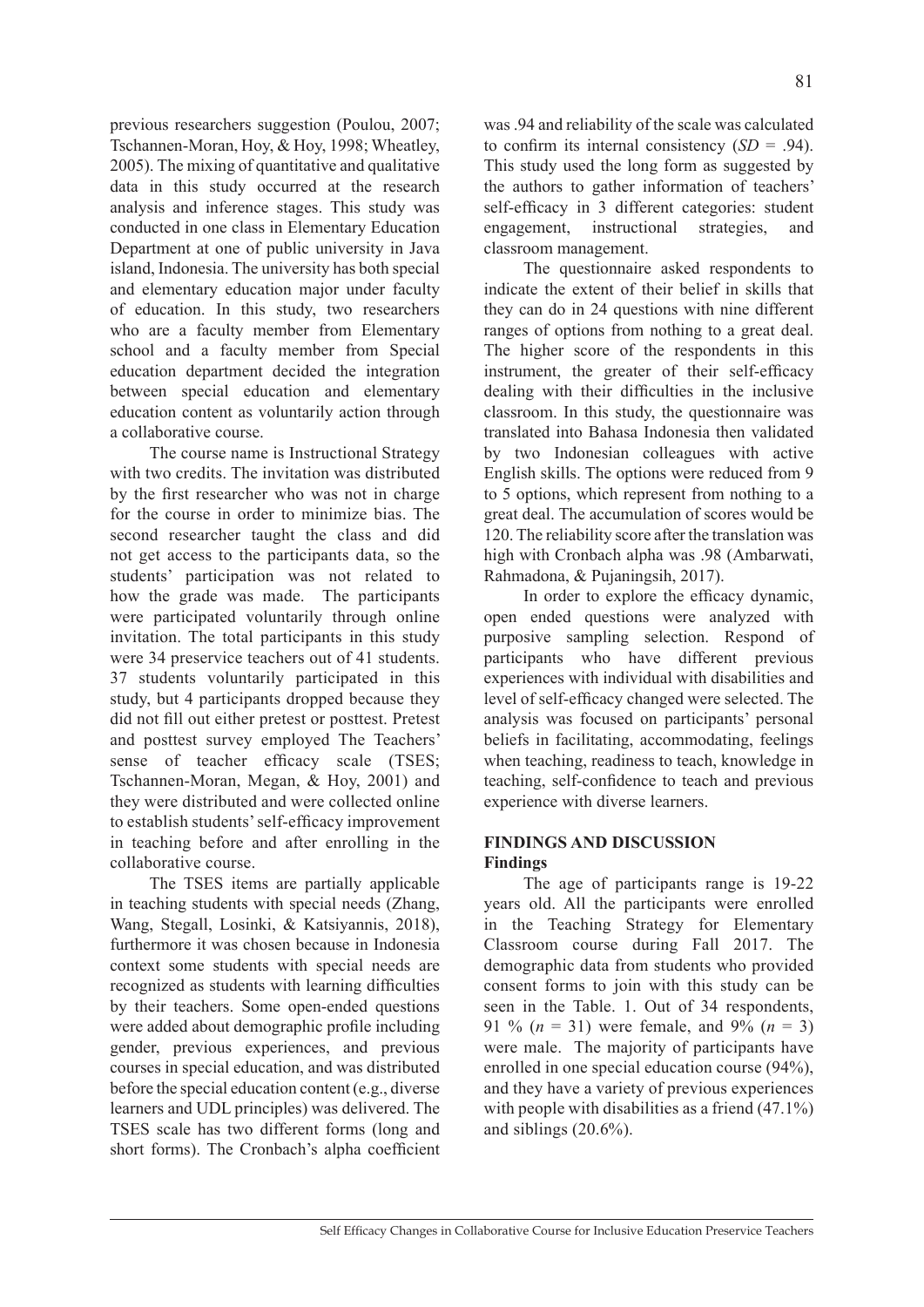| Demographic                                        | Frequency      | $\frac{0}{0}$<br>100 |  |
|----------------------------------------------------|----------------|----------------------|--|
| Age (19-22)                                        | 34             |                      |  |
| Gender                                             |                |                      |  |
| $\bullet$ Female                                   | 31             | 91                   |  |
| $\bullet$ Male                                     | 3              | 9                    |  |
| Previous course in special education               |                |                      |  |
| $\bullet$ Yes                                      | 32             | 94                   |  |
| $\bullet$ No                                       | $\overline{2}$ | 6                    |  |
| Previous experiences with people with disabilities |                |                      |  |
| $\bullet$ Friends                                  | 16             | 47.1                 |  |
| $\bullet$ Siblings                                 | 7              | 20.6                 |  |
| $\bullet$ Neighbor                                 | 3              | 8.8                  |  |
| $\bullet$ Tutor                                    | 3              | 8.8                  |  |
| $\bullet$ Never                                    | 3              | 8.8                  |  |
| • Volunteer                                        | $\overline{2}$ | 5.9                  |  |
| N total                                            | 34             |                      |  |

## **Table 1. Demographic**

Pre and posttest self-efficacy questionnaires were collected online by the first researcher to capture the outcome of the course. The researcher employed a paired *t-test* for the quantitative analysis which revealed that there was a significant difference in self-efficacy levels before (mean =  $3.02$ , *SD* = .59) and after (mean =  $3.27$ ,  $SD = .64$ ) students enrolled in the collaborative course ( $p < .05$ ;  $d = .41$ ). On average, the mean for pretest scores were .2 points lower than posttest

scores (Table 2). Three paired *t*-test also was run for three subgroups (student engagement, instructional strategies, and classroom management) and revealed that only efficacy for instructional strategies had a significant difference in preservice teachers' teaching before and after enrolled in a collaborative course student (*p* < .05,  $d = .51$ ). There was no significant difference for efficacy in student engagement and in classroom management.

|                          |             | N  | Mean | <b>SD</b> |          | $\boldsymbol{d}$ | p   |
|--------------------------|-------------|----|------|-----------|----------|------------------|-----|
| Instructional strategies | Pre survey  | 34 | 2.98 | .59       | $-2.73*$ | .51              | .01 |
|                          | Post survey | 34 | 3.29 | .66       |          |                  |     |
| Student engagement       | Pre survey  | 34 | 3.04 | .64       | $-1.99$  | -                | .06 |
|                          | Post survey | 34 | 3.28 | .68       |          |                  |     |
| Classroom management     | Pre survey  | 34 | 3.05 | .61       | $-1.37$  | -                | .18 |
|                          | Post survey | 34 | 3.22 | .69       |          |                  |     |

**Table 2. Paired Samples Tests of Preservice Teachers' Efficacy Beliefs** 

\*significant at  $p < .05$ 

Based on pretest and posttest, the participants' self-efficacy changed was vary. Some participants experienced higher selfefficacy level changed than other. The efficacy dynamic was explored more based on three cases. The cases were selected in regard to different previous experiences with individual with disabilities and different level of selfefficacy changed. Three cases were analyzed qualitatively. Three cases were presented to show students' changes with variation of selfefficacy level changed and previous experiences. Case AD

AD is a male with no experience interacting with people with special needs. In the pretest, AD wrote if he had students with learning problem, he would feel annoyed and then during the posttest, he stated that he would feel a little bit uncomfortable. Even though AD stated that he still felt uncomfortable, but in the posttest,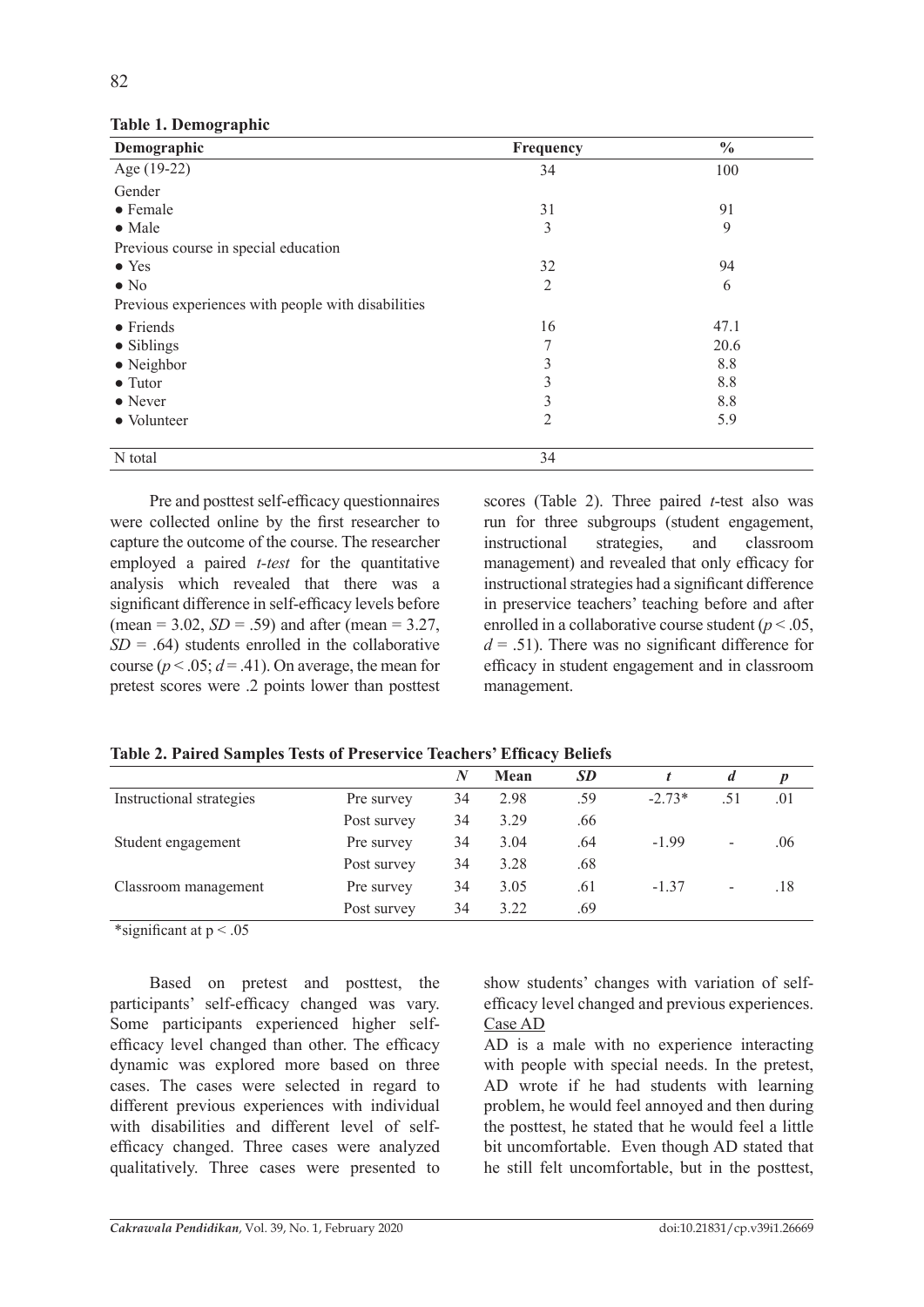he mentioned his readiness for dealing with students with learning problems.

# Case FY

FY is a female with a cousin who has a language problem. FY stated that she felt less ready in the pretest because of her limited knowledge about students' needs. However, it challenged her to learn more. Her response to accommodate diverse learners in pretest was correct in general by conducting assessment and providing guidance. In the posttest, FY stated that her confidence and her knowledge was improved to deal with students with learning problems. She stated that she felt somewhat ready and added more detailed explanation of how she will conduct her assessment to meet the need of each student. FY also stated that she felt sad when she has students with learning problems, but at the same time, it challenged her. It might be related to her previous experiences having a cousin who has reading problems and struggling in academic and social life.

# Case RS

RS is a female who had friends with learning problems during her elementary school years and high school years. She has a strong will to support students with learning problems in the pretest, and it became stronger after collaborative course with very detail teaching approaches. In the posttest, RS stated that her simulation activities built her readiness to accommodate diverse learners. She reported that she felt the confidence to ensure all learners to learn regardless students' different abilities in learning. RS stated that she has the responsibility to support all learners including students with learning problems. Her previous experience of having a friend who struggles with academic difficulties might relate to her motivation to reach out students with educational barriers.

Based on qualitative analysis, the various changes might relate to how student teachers described their attitude and readiness when they have students with learning problems in their classrooms. The participants' attitude might relate to their previous experiences with individual with disabilities as either a family member or friend. Previous knowledge and experiences in case RS and FY also was stated

as a source of readiness for being a teacher who have adequate teaching confidence in dealing with students with special needs.

To sum up, the outcome of this study revealed the changed of preservice teachers' selfefficacy belief in teaching students with learning problems based on quantitative and qualitative analysis. After enrolling collaborative course, the participants felt more favorable toward students with special needs, described more detail regarding their teaching approach if they have students with learning problems in their classrooms and had more confidence to provide adequate teaching approach.

# **Discussion**

The Indonesia government mandated all preservice programs to provide the inclusive education course for all future teachers since 2016, and one course in inclusive education is a good start to know about diverse learners. This study is part of efforts to provide more knowledge and adequate teaching skills for future elementary school teachers, as the previous study revealed that one course in inclusive education is not adequate to improve pre-service teachers' self-efficacy to a high level (Sharma et al., 2015). This study also provides a role model for future teachers to collaborate in teaching process, because in inclusive schools they are required to collaborate with special teachers (Rudiyati, 2013).

This study found the change of preservice teachers' self-efficacy based on both qualitative and quantitative data. This result aligns with previous studies which focus on a connection between fieldwork and coursework and found improvement in self-efficacy teaching in inclusive classroom (Gao & Mager, 2011; Lancaster & Bain, 2010; Peebles & Mendaglio, 2014). Moreover, this study strengthens the need for providing opportunity to practice, accessible support, guidance, a variety of strategies with sufficient information about inclusive education content especially in teaching approach.

The reason for significance different only found in preservice teachers' self-efficacy in instructional strategies with medium effect size  $(d = .51)$  while no significance changes for student engagement and classroom management. The reason for this might relate to the focus of the content for the collaborative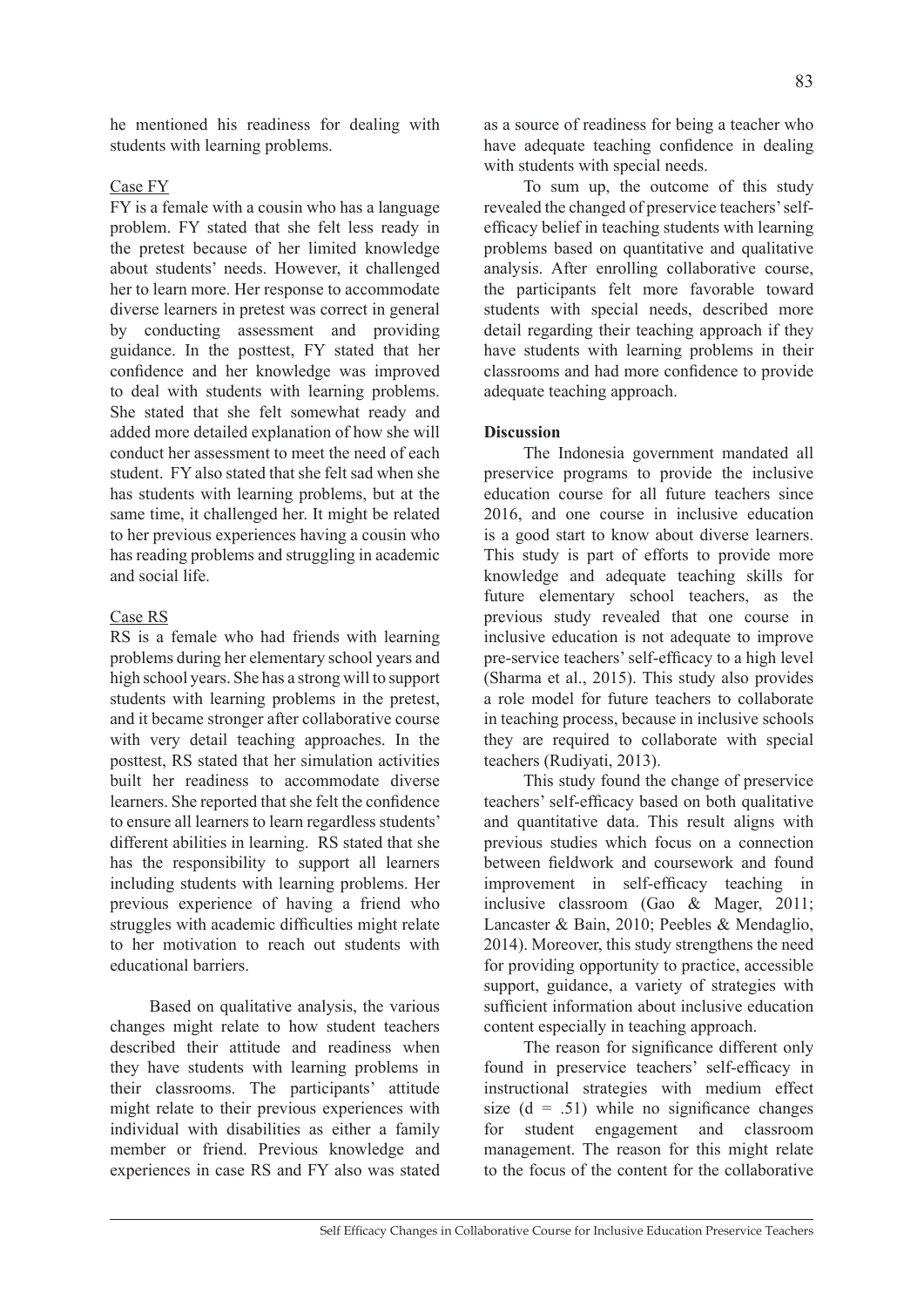course which was limited to UDL principles so the target knowledge and skills only focused on teaching strategies. Furthermore, the focus of the collaborative course might not relate to their skills in collaboration and classroom management in the context of providing educational support even though group discussion and team work were applied during the course.

The result is also aligned with Bandura (1997) statement that one the sources of efficacy include verbal persuasion, for example lecturing, and the availability of sources affects personal self-efficacy. Furthermore, future studies need to address more components for collaborative courses that enhance teaching skills in inclusive schools as suggested by Suparno (2011) which include knowledge and skills about how to promote inclusive education and how to support students with special needs with differentiation of instruction, curriculum modification, and various evaluation. In addition, some courses that are viable for collaborative course stated by Brown, Welsh, Hill, & Cipko (2008) are evaluation and measurement, educational psychology and instructional technology, so the focus of the courses will be an emphasis on variety of assessment and how to modify learning materials and strategies as a part of teaching practices in inclusive education.

Since previous studies (Frey, Andres, McKeeman, & Lane, 2012; Spooner, Baker, Harris, Ahlgrim-Delzell, & Browder, 2007) which integrate special education content (e.g., UDL principles) for general education majors revealed improvement of teaching skills to deal with students with mild disabilities, future studies can evaluate both teaching skills and self-efficacy changes. This study integrated content easier because both special education department and elementary education department are located in the same building and both researchers have been collaborate in some number of studies. Some concerns might arise for the collaborative effort when there is no special education department in the faculty of education. However, some universal content in inclusive education can be downloaded online for integration content only without collaborative actions.

Three cases in this study showed improvement of the feeling of confidence to deal with diverse learners. The explanation may be related to their accomplishment during collaborative course through teaching experiences and their previous experiences. As Bandura (1997) stated that mastery experience would improve self-efficacy belief, pre-service teachers gained direct information about their skills from their students through their teaching experiences. Preservice teachers already learn how to create flexibility in the classroom based on their students' learning preferences, so they know how to design their lesson plan confidently.

Wang, Tan, Li, Tan, & Lim (2017) also revealed that mastery experience was found during the teaching process in different forms of activities, such as helping students to improve academically and personally. It also includes creating flexibility in learning tasks and environment. Wang et al., (2017) found that teachers' knowledge is an important source for a higher level of teachers' efficacy belief to teach low achieving students. Furthermore, preservice teachers with high competencies in teaching skills could meet their expectancies to work with students who struggle with learning because of their capability for providing adequate educational services for the students with learning problems. Thus, the proper selection and the comprehension of special education content is crucial in collaborative course to increase preservice teachers' self-efficacy.

Having previous experiences or not with individual with disabilities affect preservice teachers' self-efficacy. FY and RS have previous experience and hold more a positive attitude with higher self-efficacy level compared to AD. Previous studies support this result that there is a significant relationship between previous experience with people with disabilities and the levels of self-efficacy in teaching students with special needs (Loreman, Sharma, & Forlin, 2013; Peebles & Mendaglio, 2014; Sharma et al., 2015; Specht et al., 2016).

However, AD experienced improvement in his confidence and sense of efficacy teaching students with learning problems event though before enrolling to the collaborative course he did not have previous experience and interaction with people or students with disabilities and he seemed to have a negative attitude toward students with learning problems. This case aligns with the previous study conducted by Peebles & Mendaglio (2014) who found that pre-service teachers without prior experience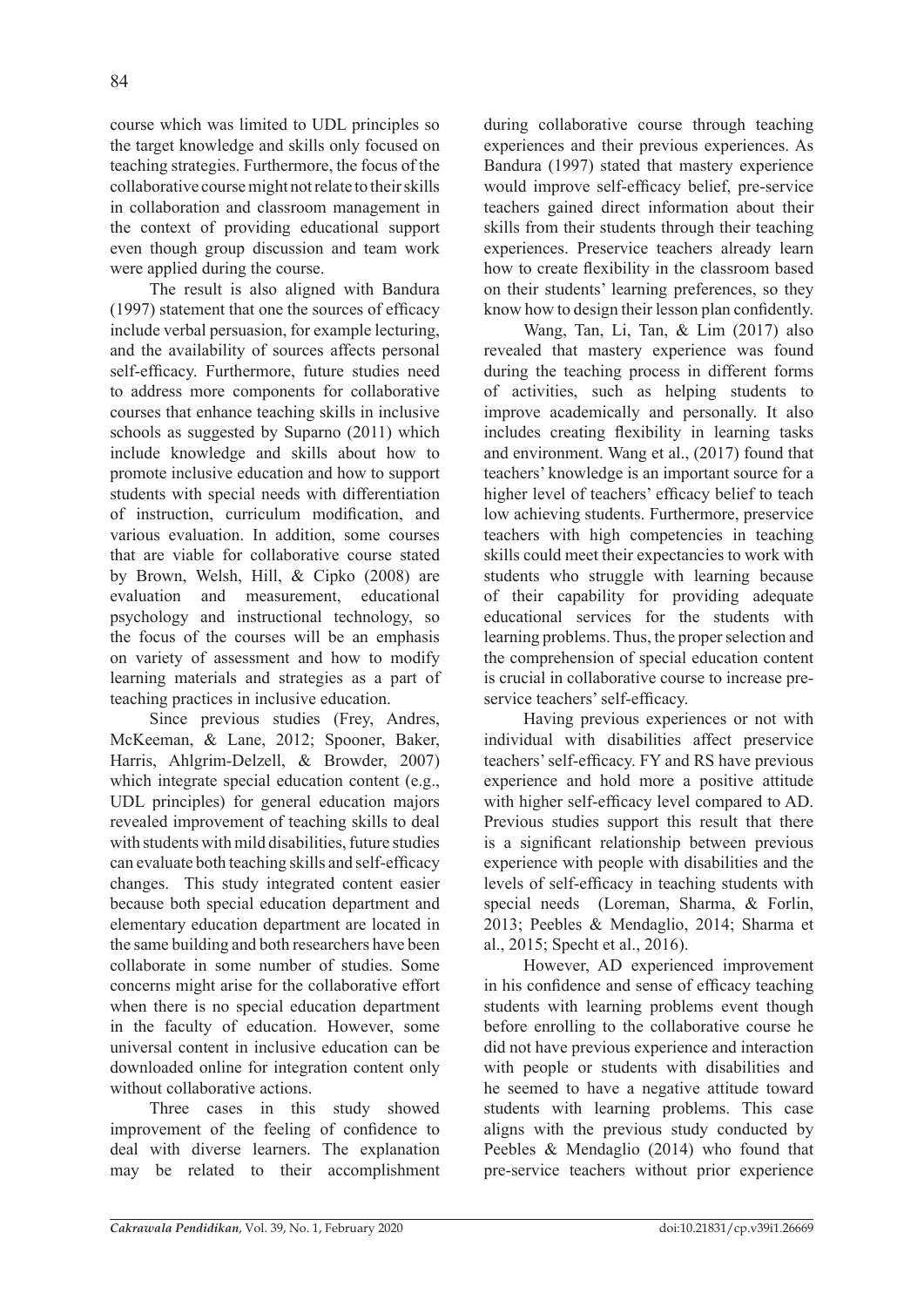dealing with people or students with special needs also improved self-efficacy levels after completing a course and field works. Thus, the design of the pre-service program was found to have the promising effect to improve pre-service teachers' levels of self-efficacy for those who have no or little prior experience with people with disabilities or students with disabilities.

This study was conducted in a specific context and had a limited number of participants, so the result of this study cannot be generalized to other context without careful consideration. However, this study is pioneering the collaborative effort across departments in Indonesia to improve future teachers' competence in inclusive schools. The results of this study can provide guidance for future collaborative courses which need to consider preparation process, materials selection, and course evaluation. Future studies are needed to provide accumulative knowledge about how collaborative courses integrate and blend between special education content and general education materials. When the material is blended, the investigation of how its impact to students' knowledge and teaching skills in inclusive classrooms is needed.

The collaborative efforts in this study was limited in the course content so future studies are needed to examine the course outcomes when both special education and elementary education lecturers teach the collaborative course together. Investigation of changes in teaching skills based on the evaluation of the quality of preservice teachers' lesson plans will provide evidences of the changes in teaching skills as suggested by Spooner et al. (2007) because the appropriateness of the flexibility in the lesson plan will affect the course outcome instead of self-efficacy beliefs solely. Even though the changes of pre-service teachers' self-efficacy level were found in this study, the follow up study is needed to capture the dynamic of self-efficacy when they involve in student teaching. It is because in Indonesia context there are still fewer teachers in inclusive schools who can be a positive role models for pre-service students and provide coaching.

Furthermore, how to maximize mentor teachers' contribution in course works and fieldworks requires more exploration. The availability of positive supports from the environment that guide future teachers to reflect and learn from their mistakes is still rare in collectivist society due to some cultural values. Furthermore, investigation of cultural values to create a constructive atmosphere for preservice teachers to learn and enhance their teaching competencies through reflection and feedback is needed.

## **CONCLUSION**

This study revealed preservice teachers' self-efficacy in instructional strategies changed after enrolling a collaborative course even though they have either some and none previous experiences with individual with disabilities. Qualitatively, preservice teachers felt more comfort and confidence to interact with students with special needs and provide support after they knew more teaching approaches for students with special needs. This study provided more empirical evidences of Bandura's social cognitive theory, specifically about how preservice teacher's self-efficacy in teaching students with special needs is developed based on verbal persuasion and mastery experiences. In order to provide more vicarious experiences, teacher preparation program should carefully prepare the site where the preservice teachers conduct field experiences and provide adequate training for mentor teachers in order to be a positive role model.

### **REFERENCES**

- Ahsan, M. T., Sharma, U., & Deppeler, J. M. (2012). Exploring pre-service teachers' perceived teaching-efficacy, attitudes and concerns about inclusive education in Bangladesh. *International Journal of Whole Schooling*, *8*(2), 1-20. https:// research.monash.edu/en/publications/ exploring-pre-service-teachers-perceivedteaching-efficacy-attitu.
- Ambarwati, U., Rahmadona, D., & Pujaningsih, P. (2017). *A development of collaborative course to improve preservice teachers' self-efficacy and attitude toward inclusion in Indonesia.* Unpublished report. Yogyakarta.
- Astono, J., Rosana, D., & Maryanto, A. (2010). Pengembangan model praktikum sains untuk siswa tunanetra melalui pendidikan konstrukstivis serta aplikasinya pada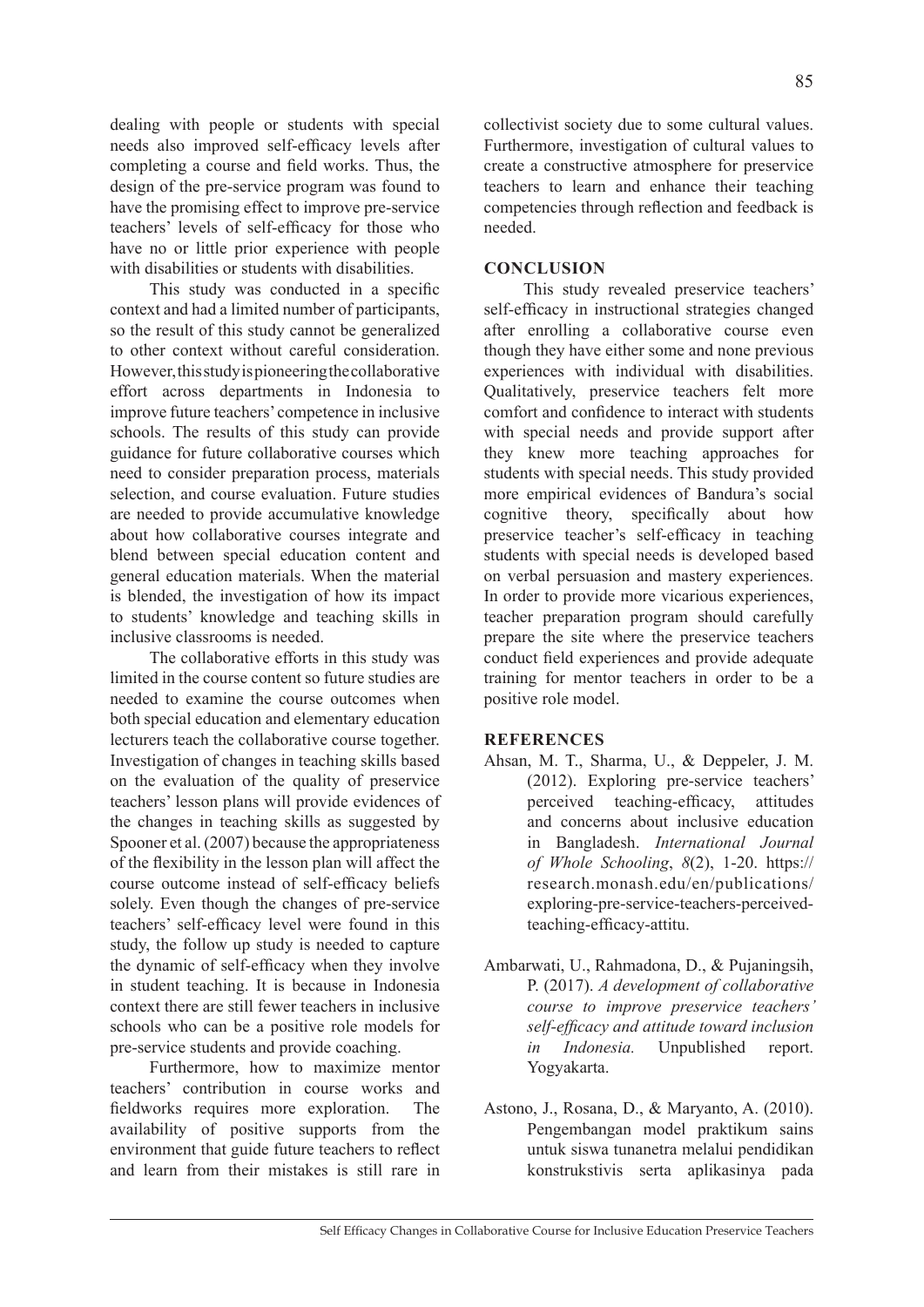pendidikan inklusif. [Development of science practicum models for blind students through constructivist education and its application to inclusive education]. *Cakrawala Pendidikan*, *29*(1), 43-54. doi:10.21831/cp.v1i1.217.

- Avramidis, E., & Norwich, B. (2002). Teachers' attitudes towards integration/inclusion: A review of the literature. *European Journal of Special Needs Education*, *17*(2), 129- 147. doi:10.1080/08856250210129056.
- Bandura, A. (1997). *Self-efficacy: The exercise of control*. New York, NY: W.H. Freeman and Company.
- Brown, K. S., Welsh, L. A., Hill, K. H., & Cipko, J. P. (2008). The efficacy of embedding special education instruction in teacher preparation programs in the United States. *Teaching and Teacher Education*, *24*(8), 2087-2094. doi:10.1016/j. tate.2008.02.013.
- Crowe, E. (2010). *Measuring what matters: A stronger accountability model for teacher education*. http://americanprogress.org.
- Darling-Hammond, L., & Youngs, P. (2002). Defining "highly qualified teachers": What does "scientifically-based research" actually tell us? *Educational Researcher*, *31*(9), 13-25. https://www.jstor.org/ stable/3594491.
- De Boer, A., Pijl, S. J., & Minnaert, A. (2011). Regular primary schoolteachers' attitudes towards inclusive education: A review of the literature. *International Journal of Inclusive Education*, *15*(3), 331-353. doi:10.1080/13603110903030089.
- DeSimone, J. R., & Parmar, R. S. (2006). Middle school mathematics teachers' beliefs about inclusion of students with learning disabilities. *Learning Disabilities Research & Practice*, *21*(2), 98-110. doi:10.1111/j.1540-5826.2006.00210.x}.
- Ferguson, D. L. (2008). International trends in inclusive education: the continuing challenge to teach each one and everyone. *European Journal of Special Needs Education*, *23*(2), 109-120. doi:10.1080/08856250801946236.
- Forlin, C., Loreman, T., Sharma, U., & Earle, C. (2009). Demographic differences in changing pre-service teachers' attitudes, sentiments and concerns about inclusive education. *International Journal of Inclusive Education*, *13*(2), 195-209. doi:10.1080/13603110701365356.
- Frey, T. J., Andres, D. K., McKeeman, L. A., & Lane, J. J. (2012). Collaboration by design: Integrating core pedagogical content and special education methods courses in a preservice secondary education program. *The Teacher Educator*, *47*(1), 45-66. doi:1 0.1080/08878730.2011.632473.
- Gao, W., & Mager, G. (2011). Enhancing preservice teachers' sense of efficacy and attitudes toward school diversity through preparation: A case study of one U.S. inclusive teacher education program. *International Journal of Special Education*, *26*(2), 92-107. https://eric. ed.gov/?id=EJ937178.
- Hadis, F. A. (2005, 9 July). *Toward Inclusive, inclusive education in Indonesia: A country report*. Presented at Seisa University, Ashibetsu-shi, Hokkaido, Japan. http:// www.jldd.jp/gtid/global\_trend/6-Toward\_ InclusiveInclusive Educa-Indonesia-Co. pdf.
- Harvey, M. W., Yssel, N., Bauserman, A. D., & Merbler, J. B. (2010). Preservice teacher preparation for inclusion: An exploration of higher education teacher-training institutions. *Remedial and Special Education*, *31*(1), 24-33. doi:10.1177/0741932508324397.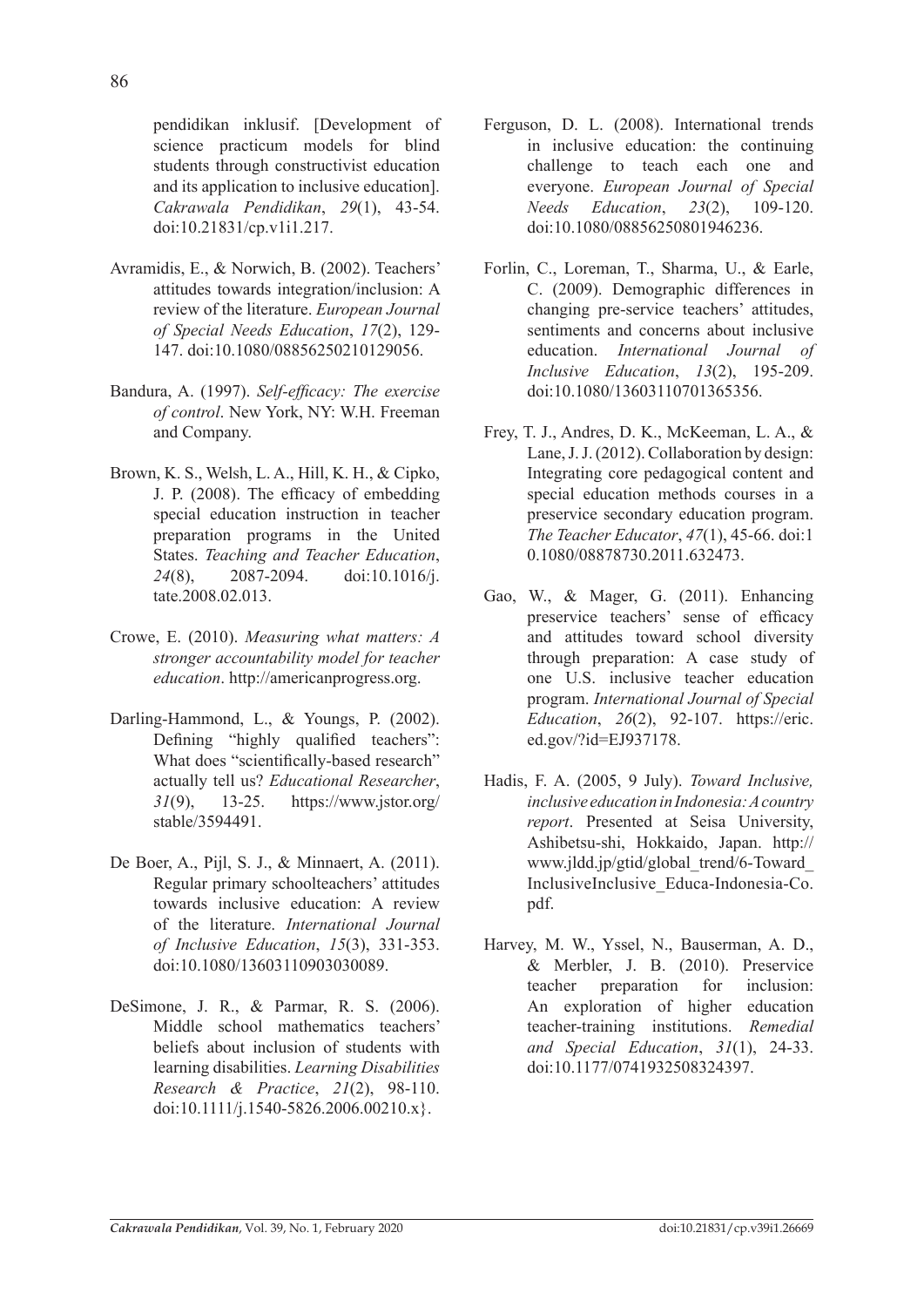- Lancaster, J., & Bain, A. (2010). The design of pre-service inclusive education courses and their effects on self-efficacy: A comparative study. *Asia-Pacific Journal of Teacher Education*, *38*(2), 117-128. doi:10.1080/13598661003678950.
- Loreman, T., Sharma, U., & Forlin, C. (2013). Do pre-service teachers feel ready to teach in inclusive classrooms? A four country study of teaching self-efficacy. *Australian Journal of Teacher Education*, *38*(1), 27- 44. doi:10.14221/ajte.2013v38n1.10.
- Markow, D., & Cooper, M. (2008). *The MetLife survey of the American teacher: Past, present, and future.* New York, NY: Metlife, Inc.
- Peebles, J. L., & Mendaglio, S. (2014). The impact of direct experience on preservice teachers' self-efficacy for teaching in inclusive classrooms. *International Journal of Inclusive Education*, *18*(12). do i:10.1080/13603116.2014.899635.
- Permendiknas RI 2009 No. 70. *Pendidikan inklusif bagi peserta didik*. [Inclusive Education for students].
- Poulou, M. (2007). Personal teaching efficacy and its sources: Student teachers' perceptions. *Educational Psychology*, *27*(2), 191-218. doi:10.1080/01443410601066693.
- Rudiyati, S. (2013). Peningkatan kompetensi guru sekolah inklusif dalam penanganan anak berkebutuhan khusus melalui pembelajaran kolaboratif. [Increasing competence of inclusive school teachers in handling special needs children through collaborative learning]. *Cakrawala Pendidikan*, *32*(2), 296-306. doi:10.21831/ cp.v0i2.1488.
- Schunk, D. H. (1991). Self-efficacy and academic motivation. *Educational Psychologist*, *26*(3 & 4), 207-231. doi:10.1207/ s15326985ep2603&4\_2.
- Sharma, U., Simi, J., & Forlin, C. (2015). Preparedness of pre-service teachers for inclusive education in the Solomon Islands. *Australian Journal of Teacher Education Australian Journal of Teacher Education Australian Journal of Teacher Education*, *40*(5), 103-116. doi:10.14221/ ajte.2015v40n5.6.
- Smith, D. D., & Tyler, N. C. (2011). Effective inclusive education: Equipping education professionals with necessary skills and knowledge. *Prospects*, *41*(3), 323-339. doi:10.1007/s11125-011-9207-5.
- Specht, J., McGhie-Richmond, D., Loreman, T., Mirenda, P., Bennett, S., Gallagher, T., … Cloutier, S. (2016). Teaching in inclusive classrooms: Efficacy and beliefs of Canadian preservice teachers. *International Journal of Inclusive Education*, *20*(1), 1-15. doi:10.1080/1360 3116.2015.1059501.
- Spooner, F., Baker, J. N., Harris, A. A., Ahlgrim-Delzell, L., & Browder, D. M. (2007). Effects of training in universal design for learning on lesson plan development. *Remedial and Special Education*, *28*(2), 108-116. doi:10.1177/074193250702800 20101.
- Suparno. (2011). Desain pembelajaran untuk guru TK inklusif. [Learning design for inclusive kindergarten teachers]. *Cakrawala Pendidikan*, *3*(3), 388-400. doi:10.21831/cp.v3i3.4203.
- Tschannen-Moran, M., Hoy, A. W., & Hoy, W. K. (1998). Teacher efficacy: Its meaning and measure. *Review of Educational Research*, *68*(2), 202-248. doi:10.3102/00346543068002202.
- Tschannen-Moran, Megan, & Hoy, A. W. (2001). Teacher efficacy: Capturing an elusive construct. *Teaching and Teacher Education*, *17*(7), 783-805. doi:10.1016/ S0742-051X(01)00036-1.